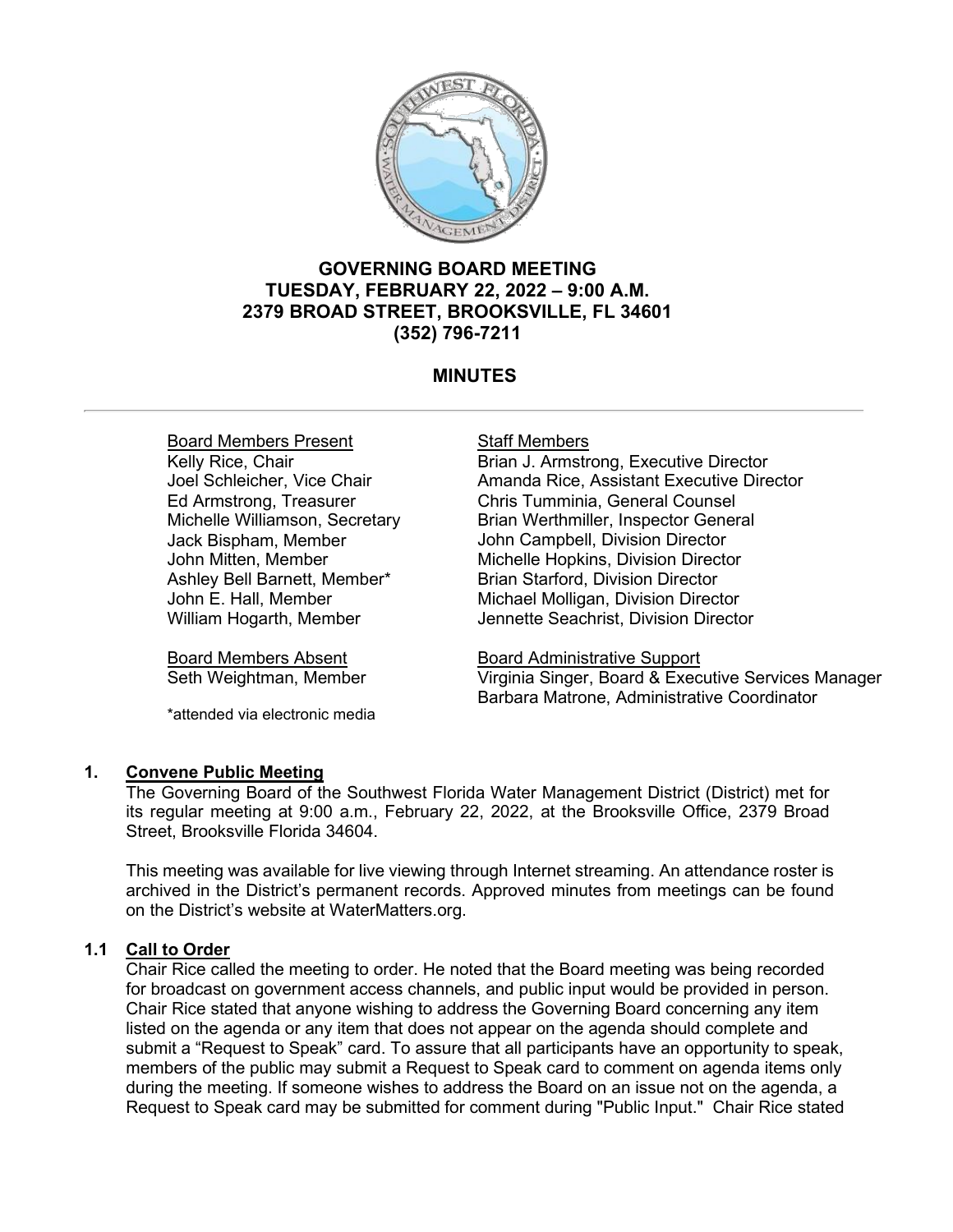that comments would be limited to three minutes per speaker, and when appropriate, exceptions to the three-minute limit may be granted by the Chair. He also requested that several individuals wishing to speak on the same topic designate a spokesperson.

Chair Rice introduced each member of the Governing Board and staff present at the dais (this served as roll call). A quorum was confirmed.

# **1.2 Invocation and Pledge of Allegiance**

Board Member John Hall led the invocation and the Pledge of Allegiance.

# **1.3 Employee Recognition**

Chair Rice recognized staff who have reached at least 20 years of service. Ms. Teri Hudson was recognized.

# **1.4 Additions/Deletions to Agenda**

Mr. Brian Armstrong, Executive Director, stated there were no additions or deletions to the agenda.

Vice Chair Joel Schleicher requested that the following items be moved to Discussion:

#### **Resource Management Committee**

# **2.2 FARMS – Farm Road Port Charlotte FL, LLC (H801), Charlotte County**

# **2.3 FARMS – Berry Patch Ridge, LLC (H802), Polk County**

#### **1.5 Public Input for Issues Not Listed on the Published Agenda**

Mr. David Ballard Geddis, spoke against House Bill 841 and Senate Bill 840.

#### **CONSENT AGENDA**

# **Finance/Outreach and Planning Committee**

# **2.1 Consolidated Annual Report**

Staff recommended the Board approve the 2022 Consolidated Annual Report and its transmittal.

#### **Resource Management Committee**

# **2.2 FARMS – Farm Road Port Charlotte FL, LLC (H801), Charlotte County**

- Staff recommended the Board:
- 1. Approve the Farm Road Port Charlotte FL, LLC project for a not-to-exceed project Reimbursement of \$832,000 with \$832,000 provided by the Governing Board.
- 2. Authorize the transfer of \$832,000 from fund 010 H017 Governing Board FARMS Fund to the H801 Farm Road Port Charlotte FL, LLC project fund.
- 3. Authorize the Assistant Executive Director to sign the agreement.

#### **2.3 FARMS – Berry Patch Ridge, LLC (H802), Polk County**

Staff recommended the Board:

- 1. Approve the Berry Patch Ridge, LLC project for a not-to-exceed project reimbursement of \$241,572 with \$241,572 provided by the Governing Board.
- 2. Authorize the transfer of \$241,572 from fund 010 H017 Governing Board FARMS Fund to the H802 Berry Patch Ridge, LLC project fund.
- 3. Authorize the Assistant Executive Director to sign the agreement.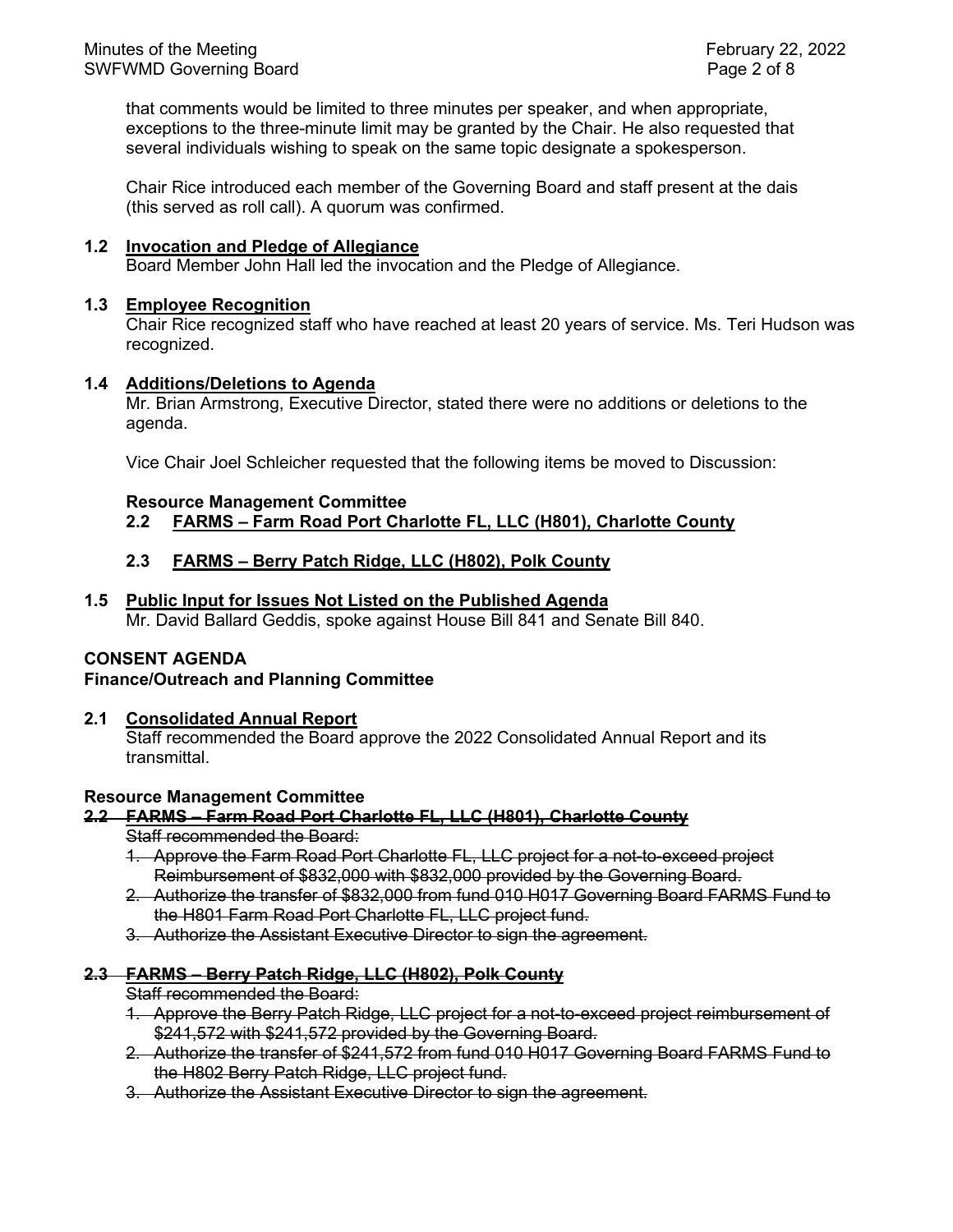# **Operations, Lands, and Resource Monitoring Committee**

# **2.4 Rainbow Springs State Park Unit Management Plan - SWF Parcel No. 19-593-108X**

Staff recommended the Board approve the Rainbow Springs State Park Unit Management Plan in accordance with the Lease Agreement with Florida Department of Environmental Protection, Division of Recreation and Parks, SWF Parcel No. 19-593-108X.

# **2.5 Weeki Wachee Springs State Park Unit Management Plan SWF Parcel No. 15-773-211X**

Staff recommended the Board approve the Weeki Wachee Springs State Park Unit Management Plan in accordance with the Lease Agreement with Florida Department of Environmental Protection, Division of Recreation and Parks, SWF Parcel No. 15-773-211X.

# **General Counsel's Report**

#### **2.6 Approval of Settlement Agreement between SWFWMD and Seagrass Resort, LLC - Unauthorized Construction Activities - CT No.'s 370860 and 395970 - Citrus County** Staff recommended the Board:

- 1. Approve the Settlement Agreement.
- 2. Authorize District staff to seek dismissal of the Petition for Enforcement and Complaint for Civil Remedies in the Fifth Judicial Circuit, Citrus County, Case No. 2021-CA-000198.
- 3. Authorize the District staff to pursue additional enforcement measures to obtain compliance with the terms and conditions of the Settlement Agreement, including filing any appropriate actions in circuit court, if necessary.

# **Executive Director's Report**

# **2.7 Approve Governing Board Minutes - January 25, 2022** Staff recommended the Board approve minutes as presented.

# **A motion was made and seconded to approve the Consent Agenda. The motion passed unanimously.** (Audio - 00:09:57)

# **Finance/Outreach and Planning Committee**

Treasurer Ed Armstrong called the Committee meeting to order. (Audio - 00:10:18)

**3.1 Consent Item(s) Moved to Discussion** - None

# **3.2 Budget Transfer Report**

This item was for information only. No action was required.

# **Resource Management Committee**

Board Member Jack Bispham called the Committee to order. (Audio – 00:10:50)

# **4.1 Consent Item(s) Moved to Discussion**

# **2.2 FARMS – Farm Road Port Charlotte FL, LLC (H801), Charlotte County**

Vice Chair Schleicher asked for historical information regarding the District's experience with the operator.

Ms. Carole Estes, FARMS Program Manager, responded there was no historical experience with Farm Road Port Charlotte FL, LLC.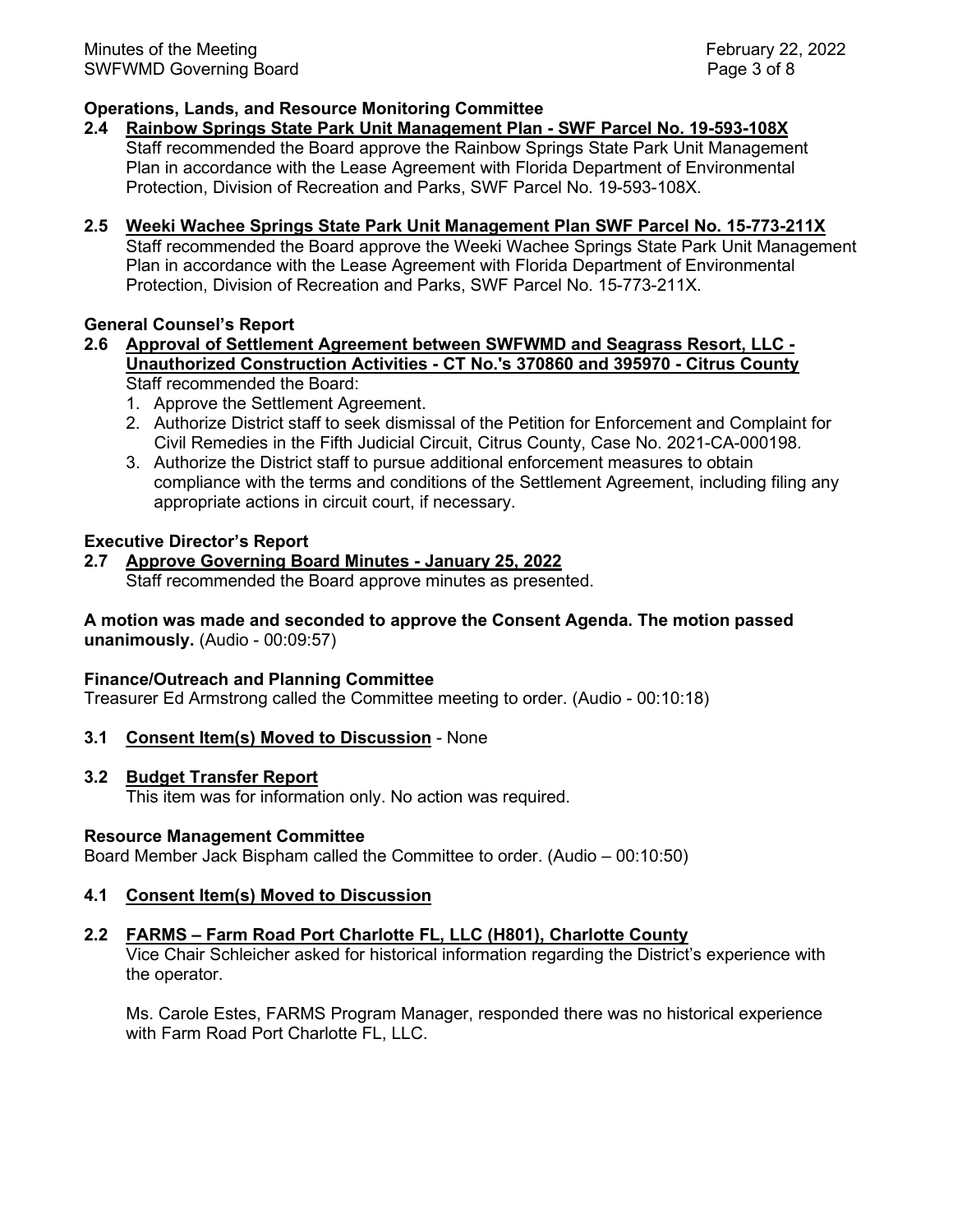Staff recommended the Board:

- 1. Approve the Farm Road Port Charlotte FL, LLC project for a not-to-exceed project Reimbursement of \$832,000 with \$832,000 provided by the Governing Board.
- 2. Authorize the transfer of \$832,000 from fund 010 H017 Governing Board FARMS Fund to the H801 Farm Road Port Charlotte FL, LLC project fund.
- 3. Authorize the Assistant Executive Director to sign the agreement.

**A motion was made and seconded to approve staff's recommendation. The motion passed with eight in favor and one opposed. Vice Chair Schleicher voted in opposition due to the District's share associated with this project exceeding 50 percent.** (Audio - 00:13:00)

# **2.3 FARMS – Berry Patch Ridge, LLC (H802), Polk County**

Vice Chair Schleicher requested this item be moved to consent to facilitate a vote.

Staff recommended the Board:

- 1. Approve the Berry Patch Ridge, LLC project for a not-to-exceed project reimbursement of \$241,572 with \$241,572 provided by the Governing Board.
- 2. Authorize the transfer of \$241,572 from fund 010 H017 Governing Board FARMS Fund to the H802 Berry Patch Ridge, LLC project fund.
- 3. Authorize the Assistant Executive Director to sign the agreement.

**A motion was made and seconded to approve staff's recommendation. The motion passed with eight in favor and one opposed. Vice Chair Schleicher voted in opposition due to the District's share associated with this project exceeding 50 percent.** (Audio – 00:14:10)

# **4.2 Citrus County Old Homosassa East Septic to Sewer – Third-Party Review (Q134)** Mr. Jay Hoecker, Water Resources Bureau Chief, presented information that included project location, description, resource benefits, and the results of the third-party review.

Mr. Hoecker provided a comparison table that outlined the changes associated with the original project. He stated that the Florida Department of Environmental Protection (FDEP) is anticipated to provide the funds associated with the cost increase. However, if FDEP is unable, Citrus County is prepared to provide the funding. He stated that the project remains at a medium ranking due to the strategic importance to the water quality of the Homosassa River and the Governor's priority on water quality improvement.

Board Member Bispham asked about enforcement of the septic to sewer program. Mr. Troy Hays, Jones Edmunds Engineering and Consulting, stated that public meetings have been held informing residents of the requirements. Legal action may be an option for residents choosing not to adhere to the requirements. Board Member Bispham asked what the cost is associated with the connection to sewer. Mr. Hayes responded \$2,745.

Ms. Tina Malmberg, representing Citrus County, explained the process of notifying residents of the requirement of conversion from septic to sewer. Discussion ensued regarding financial assistance options for residents.

Staff recommended the Board authorize continuation of the project to move forward with final design, bidding, permitting, and construction and approve modification of the Cooperative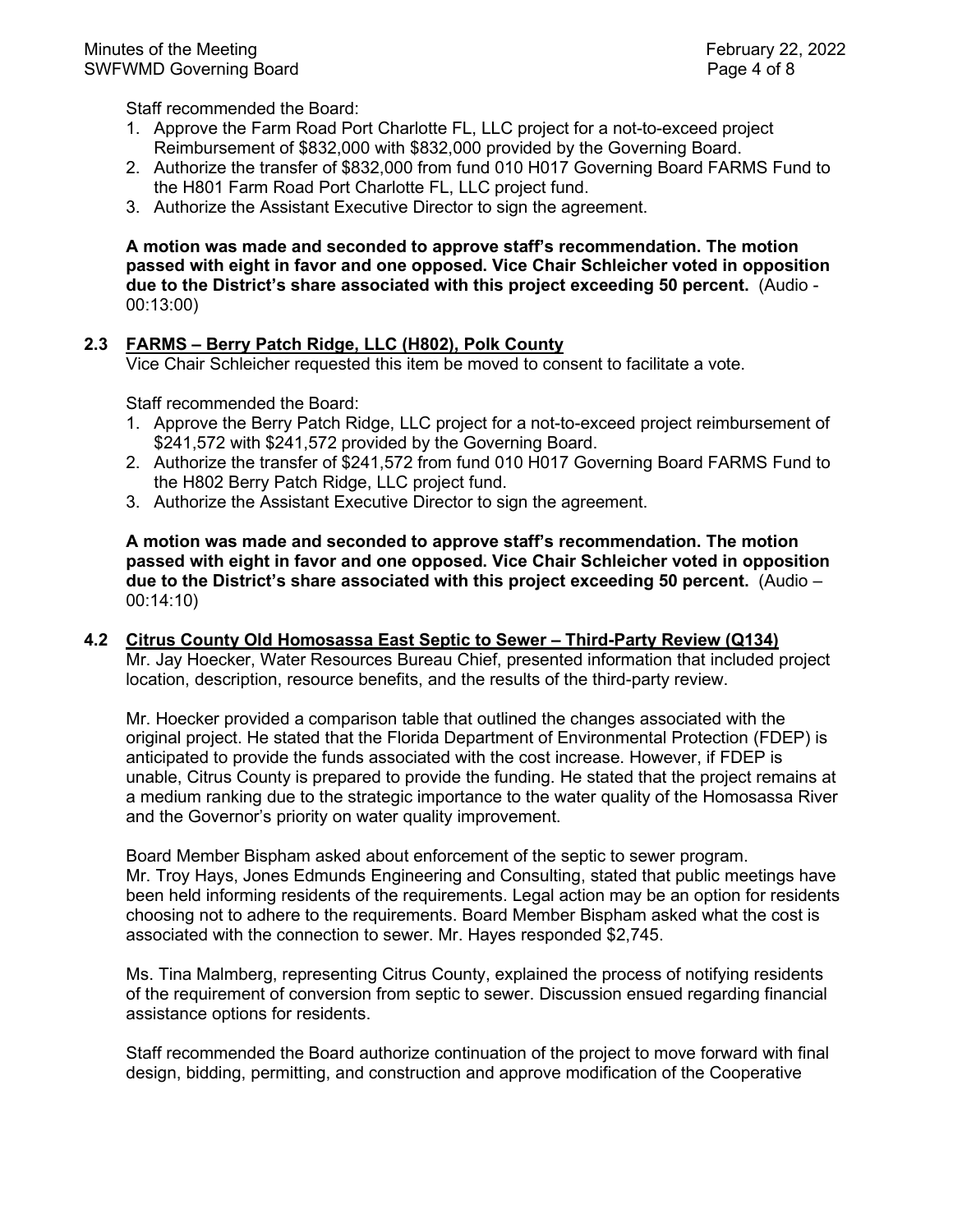Funding Agreement for the Citrus County Old Homosassa East Septic to Sewer Project (Q134) to increase the total project cost from \$15,000,000 to \$16,190,000, with the District's share to remain \$3,750,000.

**A motion was made and seconded to approve staff's recommendation. The motion passed unanimously.** (Audio - 00:38:40)

# **Operations, Lands and Resource Monitoring Committee**

Board Member Jack Bispham called the Committee to order. (Audio – 00:39:40)

# **5.1 Consent Item(s) Moved to Discussion** - None

#### **5.2 Hydrologic Conditions Report**

Ms. Tamera McBride, P.G., Hydrologic Data Manager, presented the hydrologic conditions report. She stated that in January the District experienced normal to drier than normal rainfall that resulted in a District-wide rainfall deficit. Groundwater levels were in the normal range for the northern, central, and southern counties. Ms. McBride presented information for the Dover Plant City Water Use Caution Area that experienced two freeze events during the month of January. The Northern, Tampa Bay, Polk Upland lakes were in the normal range. The Lake Wales Ridge lakes were just below normal conditions. The Withlacoochee, Alafia, Hillsborough, and Peace rivers were within the normal range. Public water supplies remain at healthy levels. Continuing La Niña conditions suggest a drier-than-normal spring.

This item was for information only. No action was required.

#### **5.3 Offer for Surplus Lands – Annutteliga (AH-4), SWF Parcel No. 15-228-2061S**

Information for Items 5.3, 5.4, 5.5, 5.6 and 5.7 was provided in one presentation.

Ms. Ellen Morrison, Land Resources Bureau Chief, presented an overview of the surplus land sales process. She outlined individual information for each parcel. This information included a map, description, cost per acre and purchase price, appraised value and additional information pertaining to each parcel.

Vice Chair Schleicher expressed concern regarding the deed restriction of no septic tanks associated with parcel SWF 15-228-1352S. He asked if septic will be allowed on the other parcels. Ms. Morrison explained because of conservation easements on the other parcels development is limited.

Staff recommended the Board:

- Accept the offer and authorize the Executive Director to sign the Contract for Sale and Purchase.
- Authorize the Chairman and Secretary of the Governing Board to execute the Quit Claim Deed.
- Authorize the conveyance of the District's interest in all phosphate, minerals, metals, and petroleum in or on or under the land upon request of the buyer.
- Authorize staff to execute any other documents necessary to complete the transaction in accordance with the approved terms.

**A motion was made and seconded to approve staff's recommendation. The motion passed unanimously.** (Audio – 01:00:00)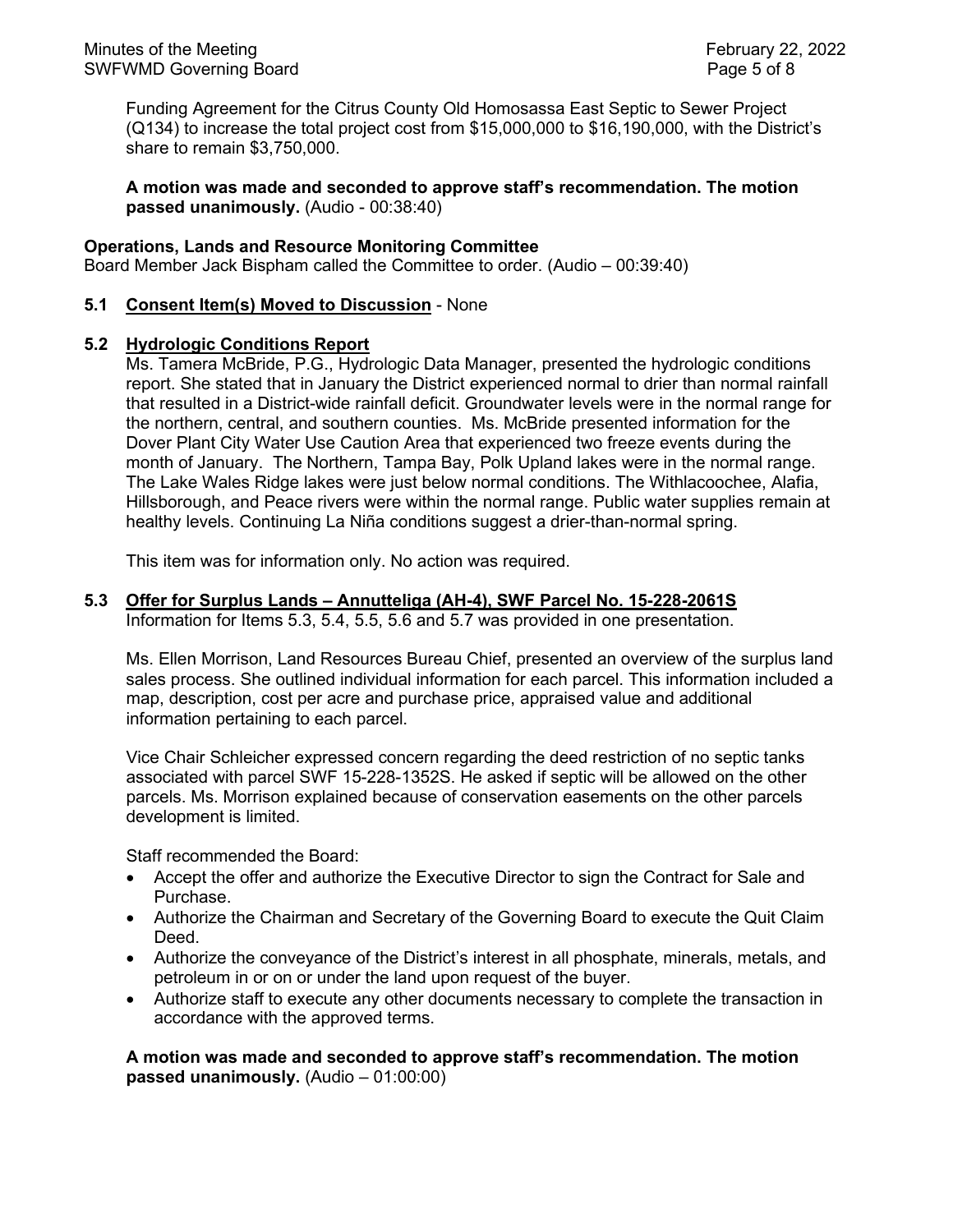# **5.4 Offer for Surplus Lands – Annutteliga (AH-4), SWF Parcel No. 15-228-2062S**

Information for Items 5.3, 5.4, 5.5, 5.6 and 5.7 was provided in one presentation.

Staff recommended the Board:

- Accept the offer and authorize the Executive Director to sign the Contract for Sale and Purchase.
- Authorize the Chairman and Secretary of the Governing Board to execute the Quit Claim Deed.
- Authorize the conveyance of the District's interest in all phosphate, minerals, metals and petroleum in or on or under the land upon request of the buyer.
- Authorize staff to execute any other documents necessary to complete the transaction in accordance with the approved terms.

**A motion was made and seconded to approve staff's recommendation. The motion passed unanimously.** (Audio – 01:01:42)

# **5.5 Offer for Surplus Lands – Annutteliga (AH-4), SWF Parcel No. 15-228-2065S** Information for Items 5.3, 5.4, 5.5, 5.6 and 5.7 was provided in one presentation.

Staff recommended the Board:

- Accept the offer and authorize the Executive Director to sign the Contract for Sale and Purchase.
- Authorize the Chairman and Secretary of the Governing Board to execute the Quit Claim Deed.
- Authorize the conveyance of the District's interest in all phosphate, minerals, metals and petroleum in or on or under the land upon request of the buyer.
- Authorize staff to execute any other documents necessary to complete the transaction in accordance with the approved terms.

**A motion was made and seconded to approve staff's recommendation. The motion passed unanimously.** (Audio – 01:02:14)

**5.6 Offer for Surplus Lands – Annutteliga (AH-2), SWF Parcel No. 15-228-1352S** Information for Items 5.3, 5.4, 5.5, 5.6 and 5.7 was provided in one presentation.

Staff recommended the Board:

- Accept the offer and authorize the Executive Director to sign the Contract for Sale and Purchase.
- Authorize the Chairman and Secretary of the Governing Board to execute the Quit Claim Deed.
- Authorize the conveyance of the District's interest in all phosphate, minerals, metals and petroleum in or on or under the land upon request of the buyer.
- Authorize staff to execute any other documents necessary to complete the transaction in accordance with the approved terms.

**A motion was made and seconded to approve staff's recommendation. The motion passed unanimously.** (Audio – 01:02:45)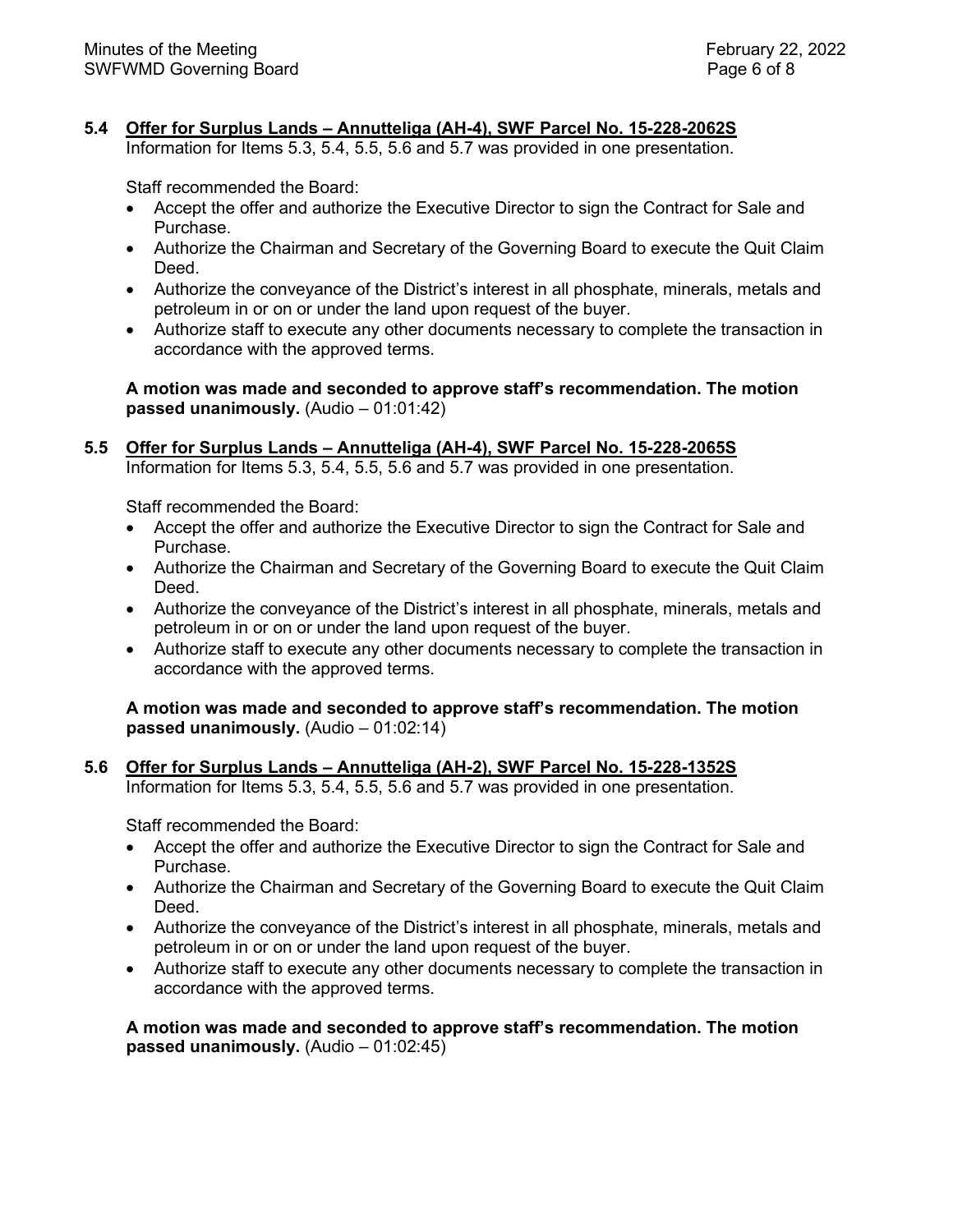# **5.7 Offer for Surplus Lands – Green Swamp (GSE-7), SWF Parcel No. 10-200-1286S**

Information for Items 5.3, 5.4, 5.5, 5.6 and 5.7 were provided in one presentation.

Staff recommended the Board:

- Accept the offer and authorize the Executive Director to sign the Contract for Sale and Purchase.
- Authorize the Chairman and Secretary of the Governing Board to execute the Quit Claim Deed
- Authorize the conveyance of the District's interest in all phosphate, minerals, metals and petroleum in or on or under the land upon request of the buyer.
- Authorize staff to execute any other documents necessary to complete the transaction in accordance with the approved terms.

**A motion was made and seconded to approve staff's recommendation. The motion passed unanimously.** (Audio – 01:03:16)

#### **5.8 Budget Transfer for Edward Medard Reservoir Toe-drain Rehabilitation**

Mr. Jerry Mallams, Bureau Chief, presented information that included historical information, location map, overview of the rehabilitation, timeline, and summary of funding costs.

Staff recommended the Board approve the budget transfer of \$2,155,000 to the Medard Reservoir Toe-Drain Rehabilitation project (B837) with \$655,000 from the Hidden Lake/Yellow Lake Flood Protection CFI project (N967), and \$1,500,000 from the Dale Mabry Henderson Trunkline – Upper Peninsula Watershed Drainage Improvements CFI project (N748).

#### **A motion was made and seconded to approve staff's recommendation. The motion passed unanimously.** (Audio - 01:15:56)

#### **Regulation Committee**

Vice Chair Schleicher called the Committee meeting to order. (Audio – 01:16:38)

#### **6.1 Consent Item(s) Moved to Discussion** - None

**6.2 Denials Referred to the Governing Board** No denials were presented.

#### **General Counsel's Report**

**7.1 Consent Item(s) Moved to Discussion** - None

# **7.2 Knowledge Management: Governing Board Policy Update - Defense of Civil Suits and Indemnification**

Ms. Megan Albrecht, Senior Attorney, presented information that outlined the purpose of the proposed policy, explained the revisions to the existing policy, and summarized the Florida Statute that provides authority.

Ms. Albrecht stated this policy will be presented at the March Board meeting for approval.

This item was for information only. No action was required.